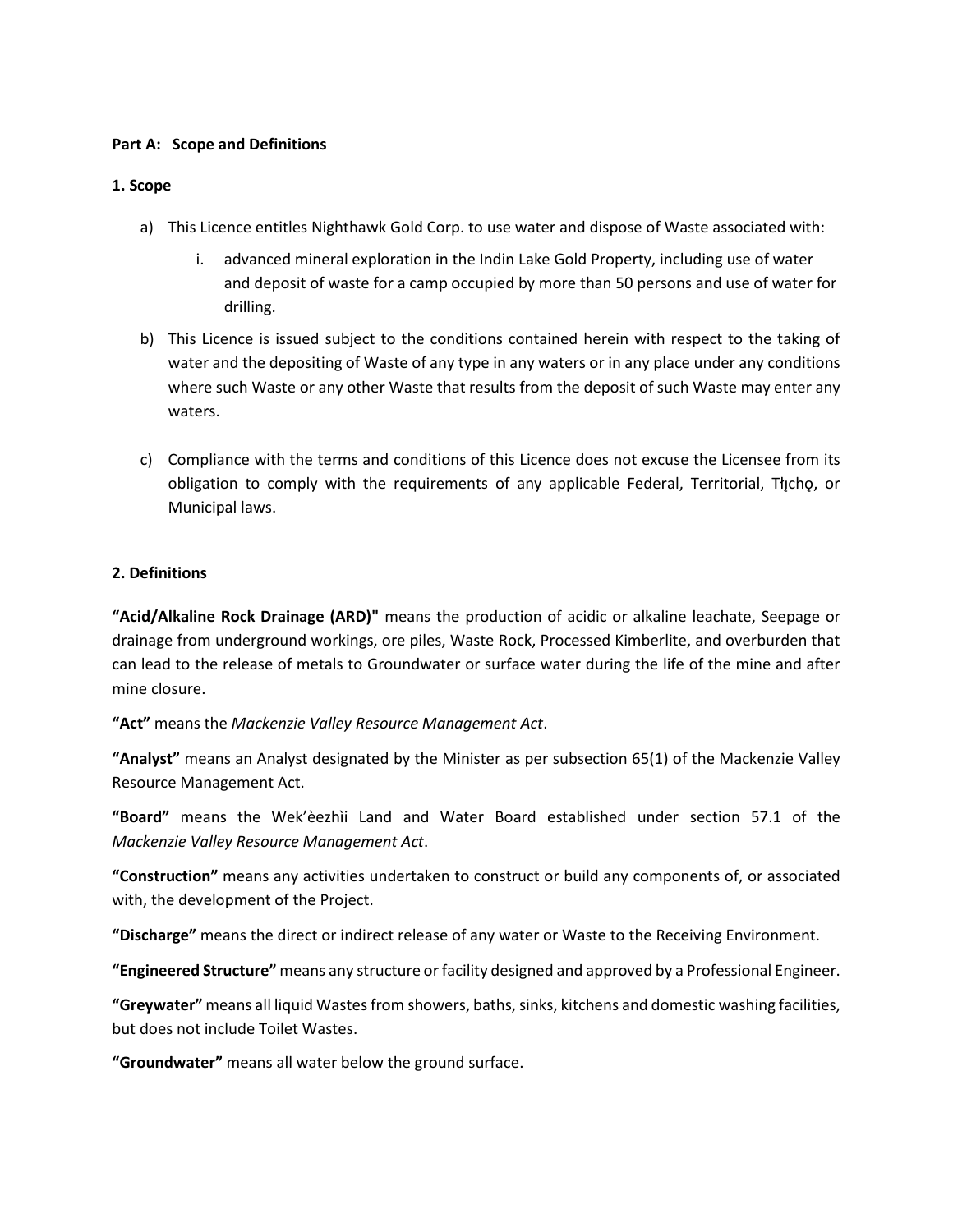**"Inspector"** means an Inspector designated by the Minister as per subsection 84(1) of the *Mackenzie Valley Resource Management Act*.

**"Licensee"** means the holder of this Licence.

**"Management Plans"** means the specific plans required by the Board under this Water Licence.

**"Maximum Average Concentration"** means the running average of any four (4) consecutive analytical results submitted to the Board.

**"Minewater"** includes runoff from facilities associated with the Project and all water or Waste pumped or flowing out of any open pit or underground mine.

**"Minewater Settling Pond"** means an engineered depression designed to act as a settling facility for the purpose of separating solids from Minewater.

**"Minister"** means a duly appointed member of the Executive Council who is responsible for the Act or the department responsible for administering that Act.

**"Modification"** in respect of a structure, means a change, other than an expansion, that does not alter the purpose or function of a structure.

**"Professional Engineer"** means a person who is registered with the Northwest Territories and Nunavut Association of Professional Engineers and Geoscientists in accordance with the *Engineering and Geoscience Professions Act.* S.N.W.T. 2006, V.16, or subsequent editions, as a Professional Engineer, and whose principal field of specialization is appropriate to address the components of the Project at hand.

**"Project"** means all appurtenant undertakings as described in Part A, Condition 1 (a) of this licence.

**"Receiving Environment"** means, for the purpose of this Licence, the natural aquatic environment that receives any deposit or Discharge of Waste, including Seepage or Minewater, from the Project.

**"Reclamation"** means activities which facilitate the return of affected areas to viable and, wherever practicable, self-sustaining ecosystems that are compatible with a healthy environment, human activities, and the surrounding environment.

**"Regulations"** are those Regulations proclaimed pursuant to section 90.3 of the Act.

**"Seepage"** includes water or Waste that drains through or escapes from any structure designed to contain, withhold, divert or retain water or Waste, including Waste Rock storage areas.

**"Sewage"** means all Toilet Wastes and Greywater.

**"Sump"** is a storage facility constructed to temporarily collect, hold, or transfer water and/or Waste within the Project.

**"Toilet Wastes"** means all human excreta and associated products, but does not include Greywater.



*W2018L1-0002* 2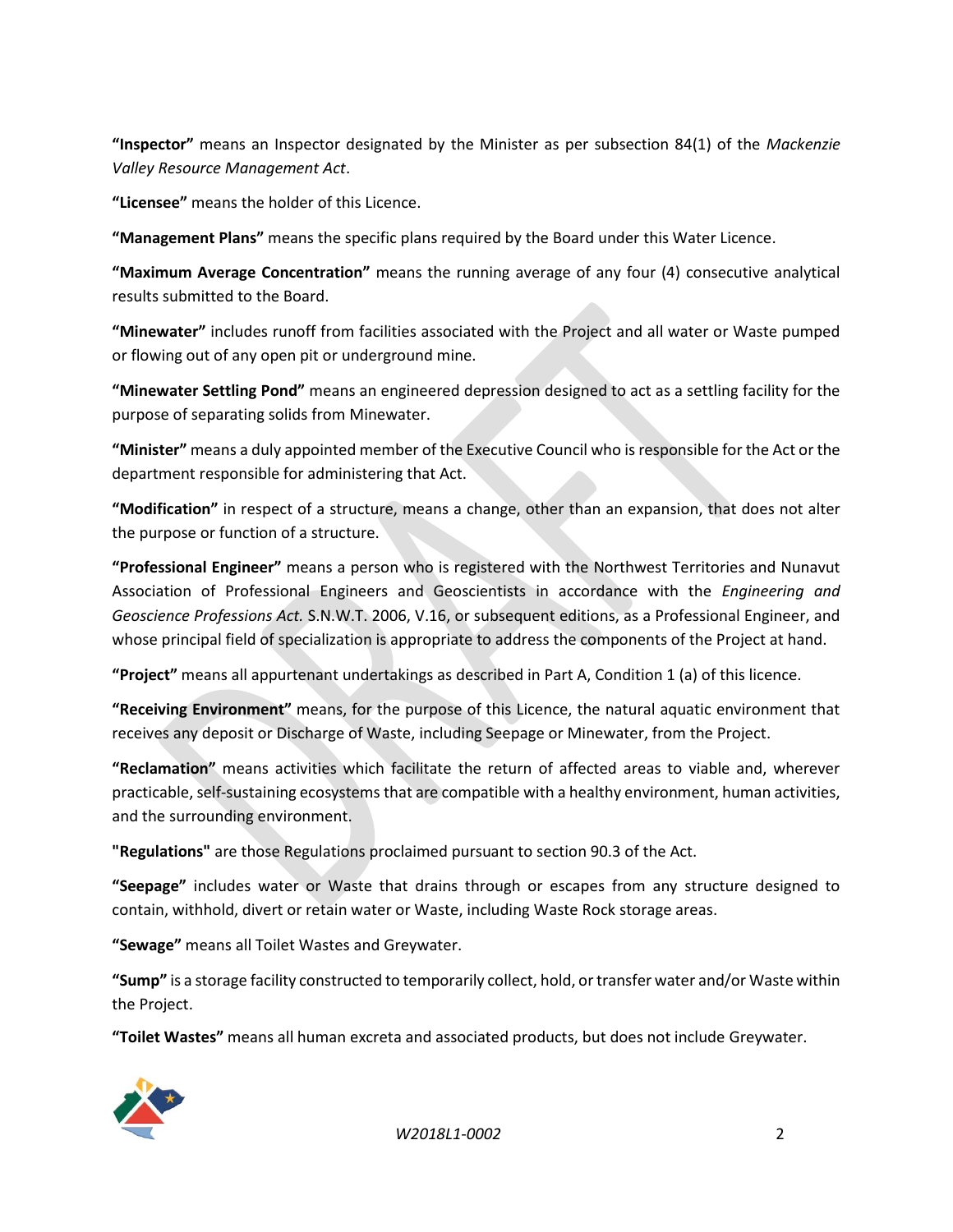"**Unauthorized Discharge**" is a release or Discharge of any water or Waste not authorized under this Licence.

**"Waste Rock"** means all unprocessed rock materials that are produced as a result of mining operations.

**"Waste"** means any substance defined as Waste by section 1 of the Act.

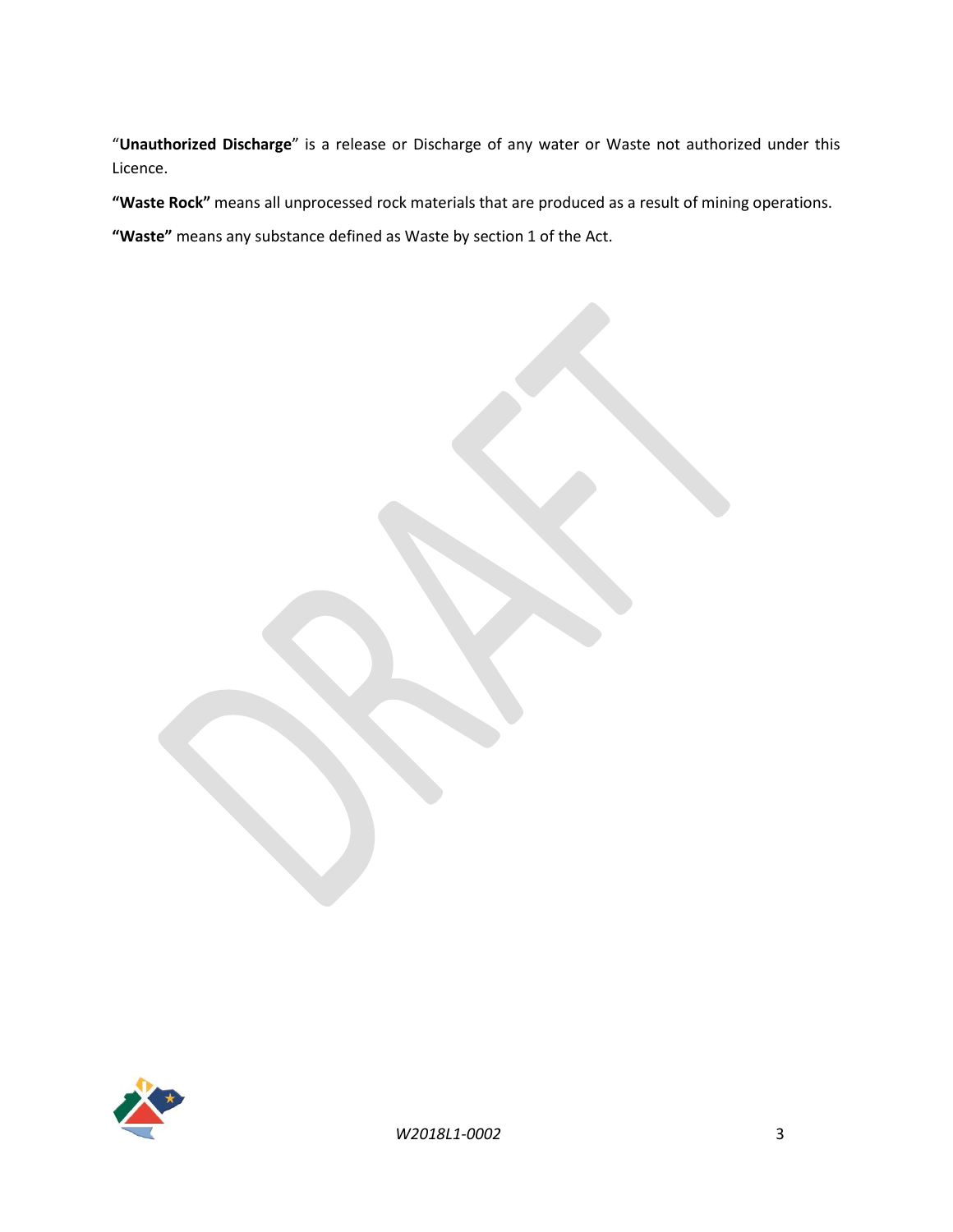# **Part B: General Conditions**

- 1. The Schedules and any compliance dates specified in this Licence may be updated at the discretion of the Board.
- 2. Meters, devices or other such methods used for measuring the volumes of water used and Waste discharged shall be installed, operated and maintained by the Licensee to the satisfaction of an Inspector.
- 3. The Licensee shall file an Annual Report with the Board no later than March 31st of the year following the calendar year reported. The report shall contain the information set out in Schedule 1, Condition 1.
- 4. The Licensee shall file an Annual Report with the Board no later than March 31st of the year following the calendar year reported. The report shall contain the information set out in Schedule 1, Condition 1.
- 5. The Licensee shall ensure a copy of this Licence is maintained on site at all times.
- 6. The Licensee shall operate in accordance with any plans approved pursuant to the conditions of this Licence and with any revisions to the plans as may be made from time to time pursuant to the conditions of this Licence and as approved by the Board. If any plan is not approved by the Board, the Licensee shall revise the plan according to the Board's direction and re-submit it to the Board for approval
- 7. The water use fee shall be paid annually, in advance of any water use, per subsection 8(1) of the Waters Regulations. In a cover letter accompanying this payment, the Licensee shall indicate which water sources, as outlined in Part D, Condition 1, will be used, in the upcoming year.
- 8. The Licensee shall annually review the plans referred to in Part E, Condition 2, Part G, Condition 1, and Part H Conditions 1 and shall revise the plans as necessary to reflect changes in operations or technology, or as requested by the Board. All revised plans shall be submitted to the Board for approval.
- 9. Any revised Plan submitted to the Board under this Licence shall include a list of notable revisions to the Plan.
- 10. The Plans referred to in: in Part E, Condition 2, Part G, Condition 1, and Part H Conditions 1; shall be presented in a format consistent with the Mackenzie Valley Land and Water Boards' *Standard Outline for Management Plans*, unless otherwise approved by the Board.
- 11. Any reference to an Act, Regulation, Plan, or Guideline in this Licence is a reference to the most current version unless otherwise explicitly stated.
- 12. In conducting its activities under this Licence, the Licensee shall make best efforts to consider and



*W2018L1-0002* 4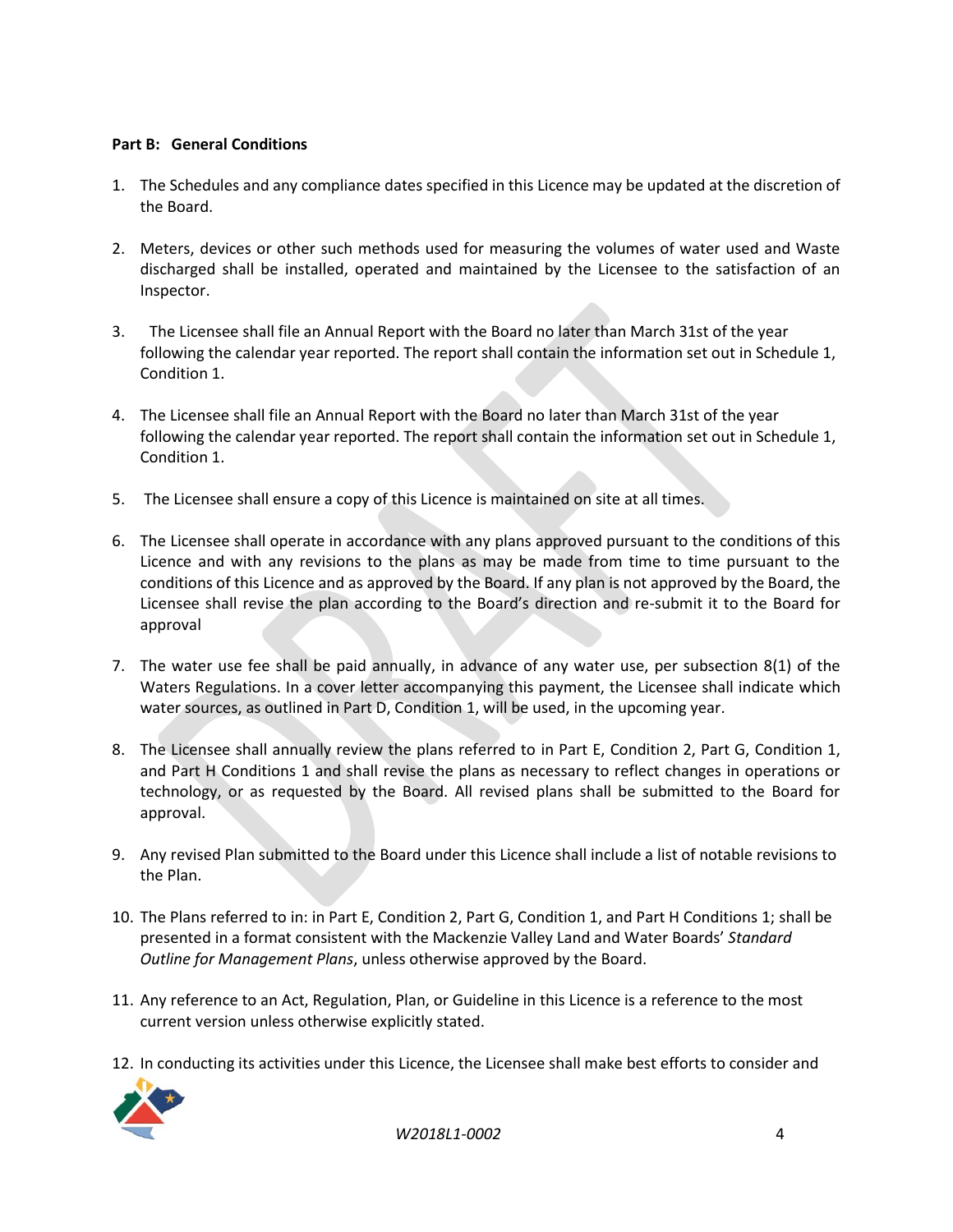incorporate any scientific information and Traditional Knowledge that is made available to the Licensee.

- 13. The Licensee shall notify the Inspector and the Board immediately of any non-compliance with the conditions of this Licence or any direction provided by the Board.
- 14. The Licensee shall comply with the Schedules, which are annexed to and form part of this Licence, and any updates to the Schedules as may be made by the Board.

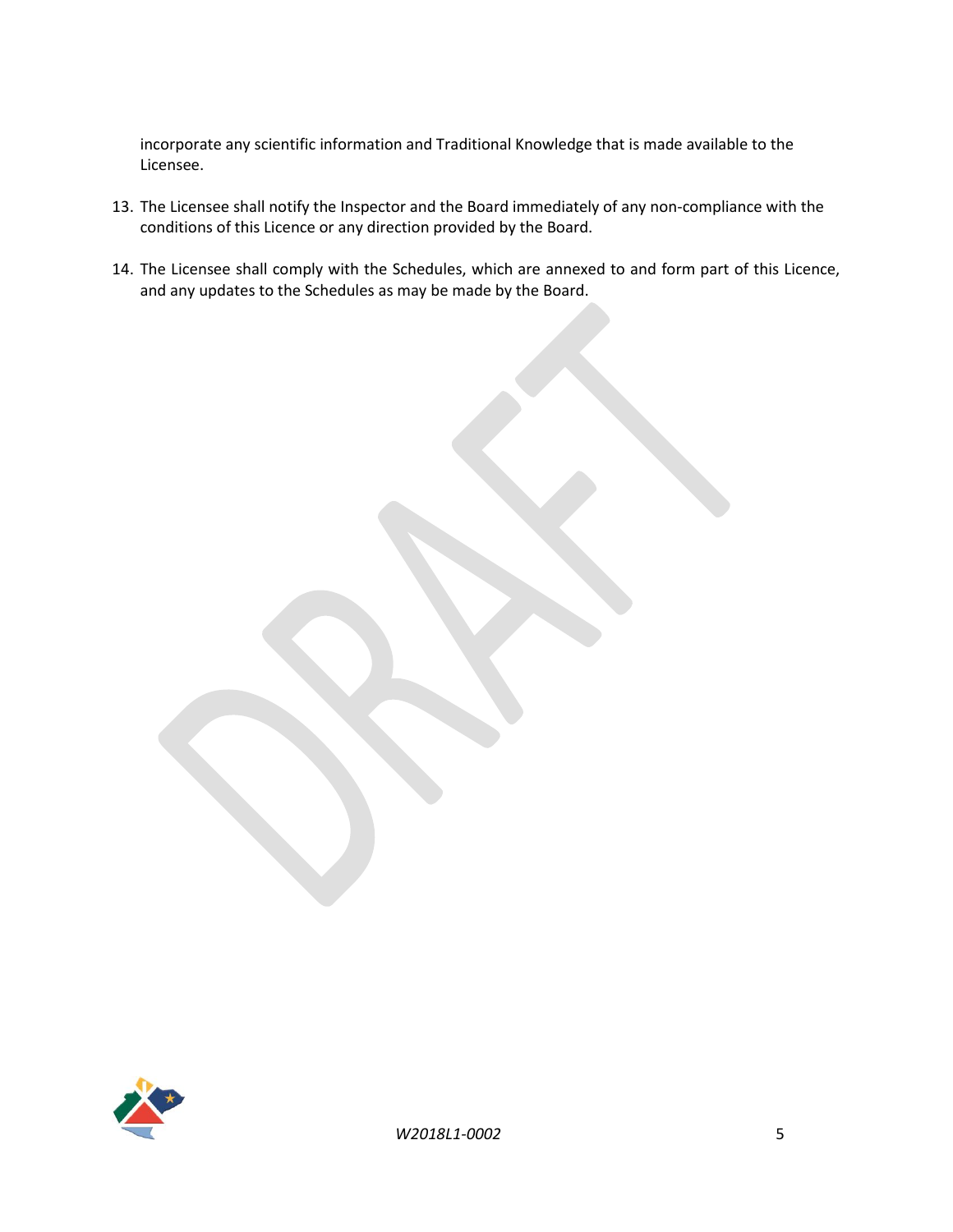# **Part C: Conditions Applying to Security Deposits**

- 1. The Licensee shall post and maintain security deposits in accordance with Schedule 2.
- 2. Upon request of the Board, the Licensee shall submit an updated mine Reclamation liability estimate utilizing the current version of RECLAIM or another method acceptable to the Board.
- 3. The amount of the security deposit required by Part C, Condition 1 and Schedule 2 may be adjusted by the Board based on estimates of the current mine Reclamation liability referred to in Part C, Condition 2 of this Licence or based on such other information as may be available to the Board.
- 4. If the amount of the security deposit is adjusted by the Board as described under Part C, Condition 3, the Licensee shall post the revised amount with the Minister within 90 days of the Board giving notice of the revised amount.

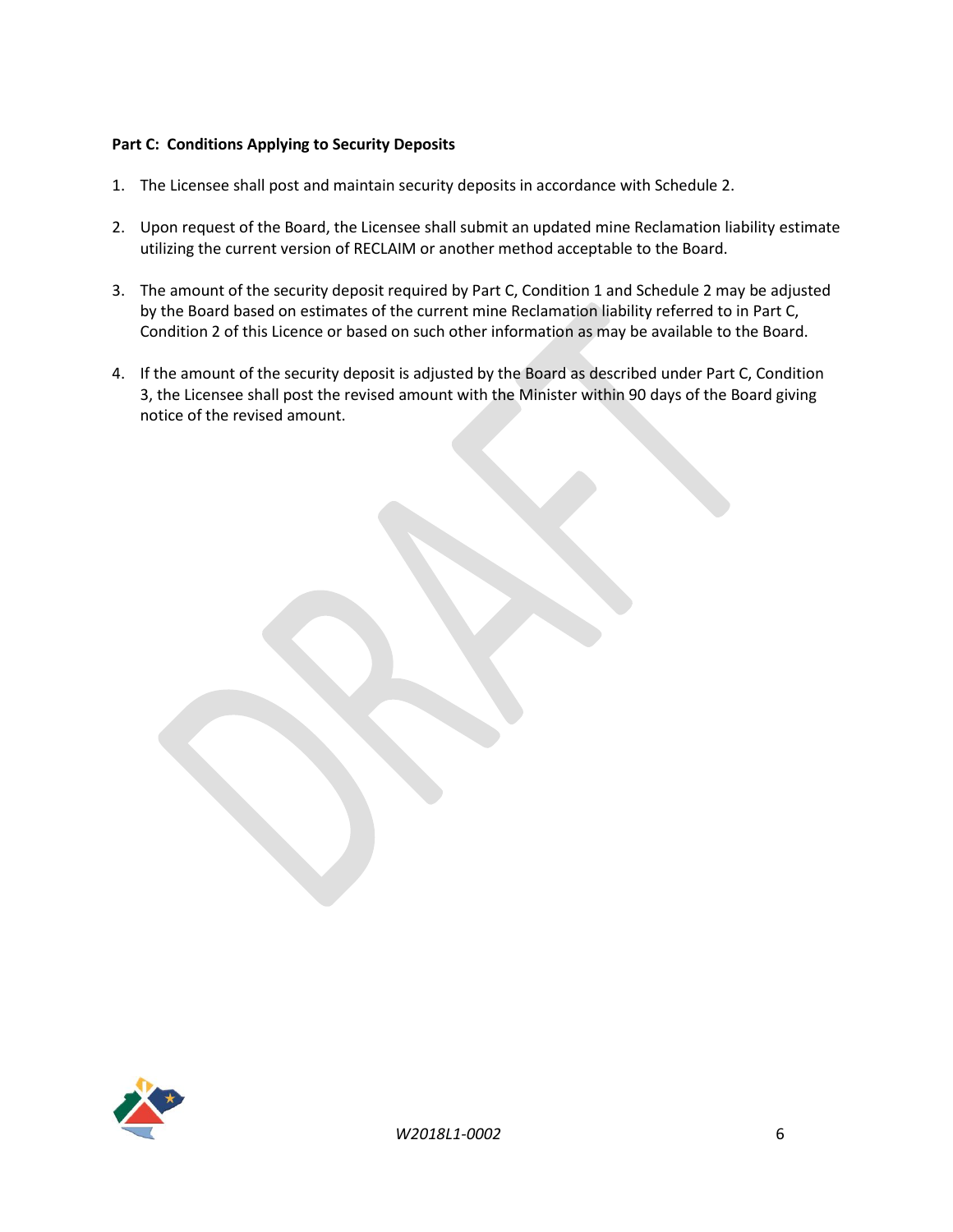# **Part D: Conditions Applying to Water Use**

- 1. The total quantity of water withdrawn from all water bodies shall not exceed 179 cubic metres per day.
- 2. Forty-eight hours (48) prior to the commencement of drilling at each drill target, the Licensee shall notify the Inspector of the source of drill water and the location of drill waste disposal.
- 3. The Licensee shall construct and maintain the water intake(s) with a fish screen designed to prevent impingement and/or entrainment of fish. The fish screen shall be in accordance with the detailed guidance referred to in Schedule 3, Condition 1.
- 4. In one ice-covered season, total water withdrawal from a single waterbody shall not exceed 10% of the available water volume calculated using the appropriate maximum expected ice thickness in accordance with the detailed guidance referred to in Schedule 3, Condition 2.

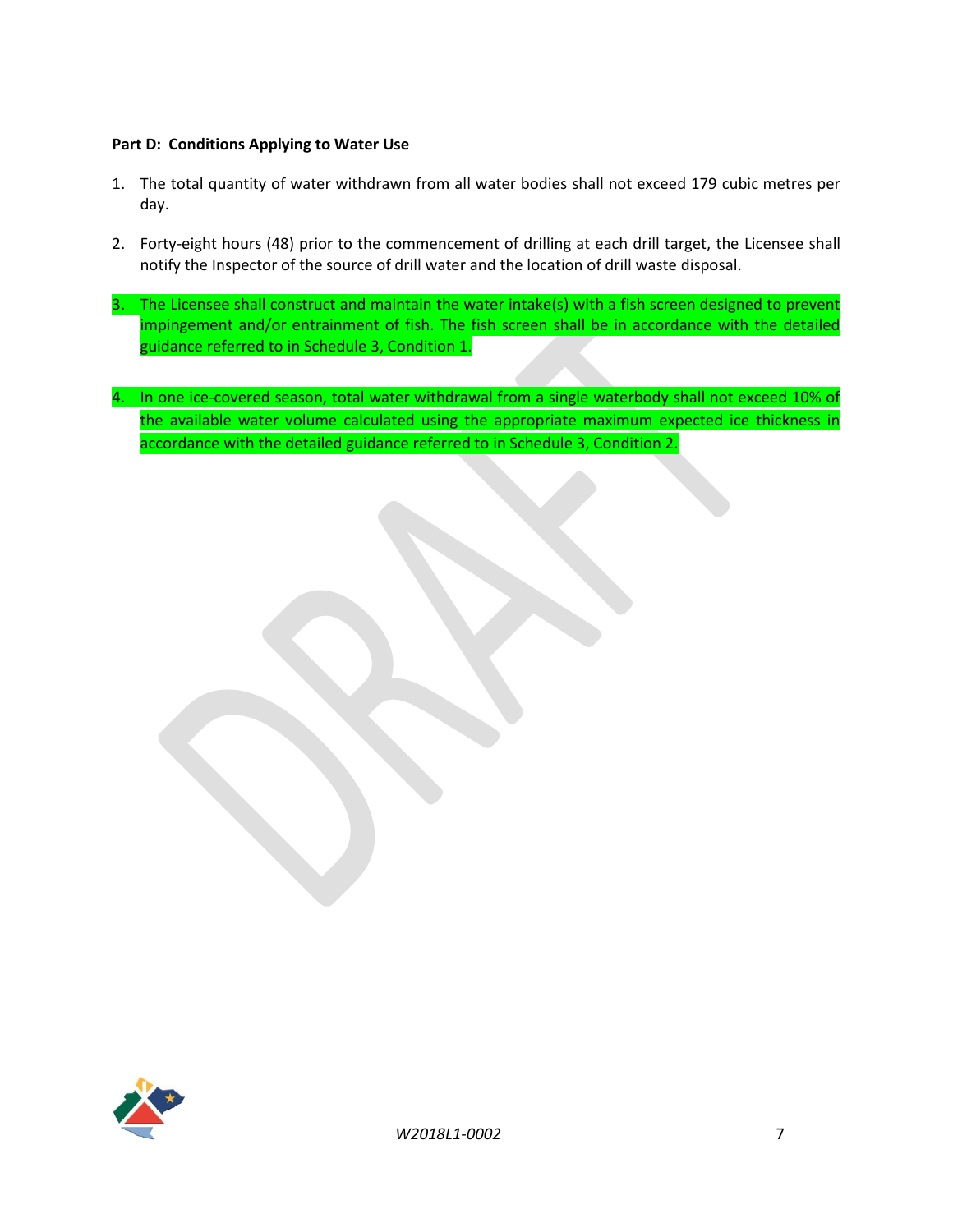### **Part E: Conditions Applying to Construction**

- 1. At least ten days prior to Construction of any Engineered Structures related to water use or Waste disposal for the Project, excluding Sumps, that are included in an approved Management Plan, the Licensee shall submit the following items to the Board: design drawings stamped by a Professional Engineer, a Construction schedule, and any information required under Part F, Condition 2 of this Licence that was not included in an approved Management Plan.
- 2. At least 90 days prior to the start of Construction, of any facilities related to water use or Waste disposal for the Project, excluding Sumps, that are not part of a Board-approved management plan, the Licensee shall submit a **Construction Plan** in accordance with Schedule 4, Condition 1 to the Board for approval.
- 3. A minimum of ten days prior to commencement of Construction, the Licensee shall provide written notification to an Inspector.
- 4. Within 90 days of completion of the Construction of Engineered Structures related to water use and Waste disposal for the Project, excluding the Construction of Sumps, the Licensee shall submit an Asbuilt Report to the Board. The Report shall be prepared by a Professional Engineer and shall include: as-built drawings, documentation of field decisions that deviate from original plans, and any data used to support these decisions.

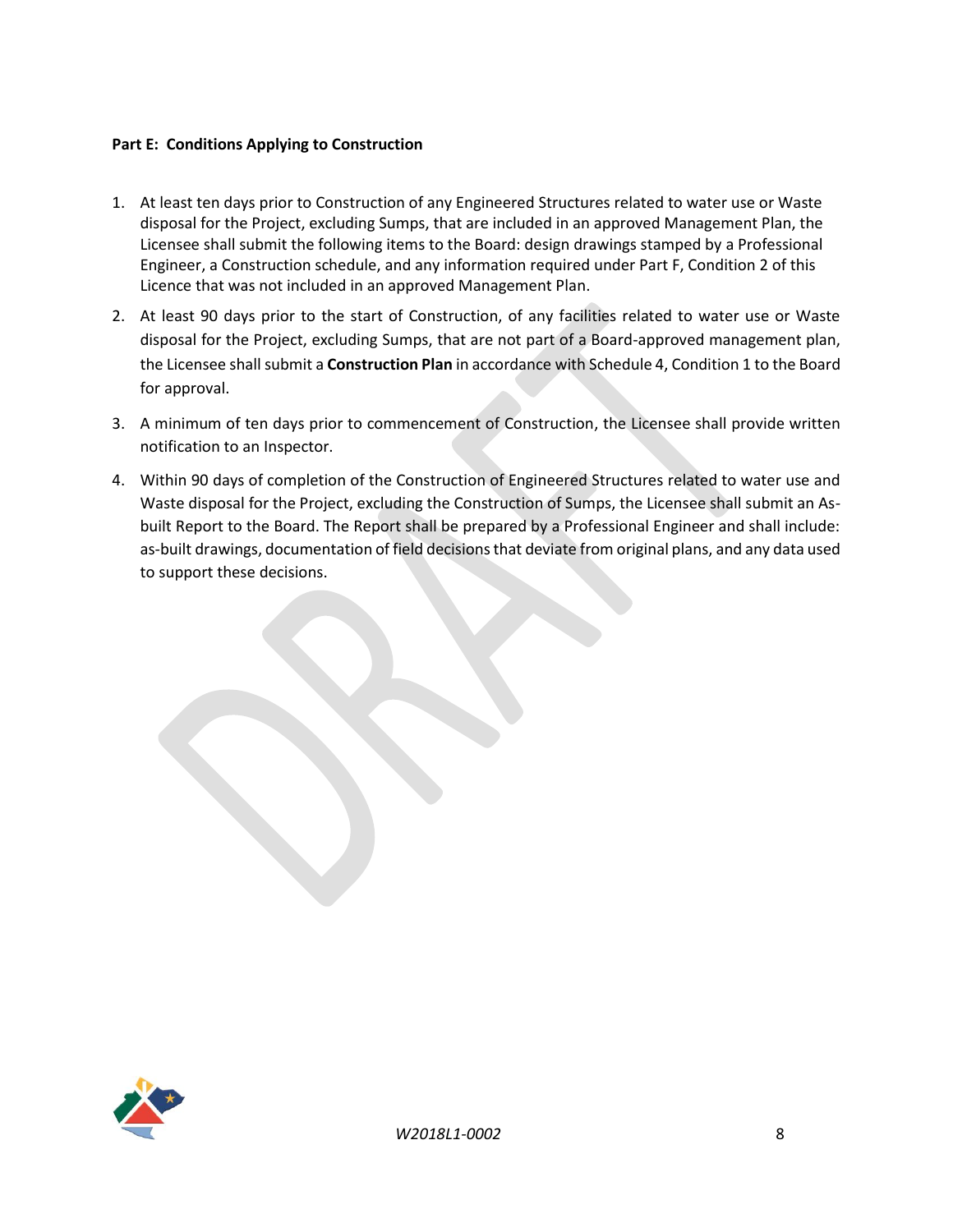### **PART F: Conditions Applying to Modifications**

- 1. The Licensee may, without written approval from the Board, carry out Modifications to Engineered Structures related to water use or Waste disposal provided the following requirements are met:
	- a) The Licensee has notified the Board and Inspector in writing of such proposed Modifications at least 45 days prior to beginning the Modifications;
	- b) The Modifications do not place the Licensee in contravention of either the Licence or the Act;
	- c) The Board has not, during the 45 days following notification of the proposed Modifications, informed the Licensee that review of the proposal will require more than 45 days;
	- d) The Board has not rejected the proposed Modifications; and
	- e) An Inspector has authorized the proposed Modifications and provided a letter of notification to the Board.
- 2. Modifications for which all of the conditions referred to in Part H, Item 1, have not been met, may be carried out only with written approval from the Board.
- 3. Within 90 days of the completion of Modifications referred to in Part G, Conditions 1 and 2 of this Licence, the Licensee shall provide as-built drawings stamped by a Professional Engineer to the Board.

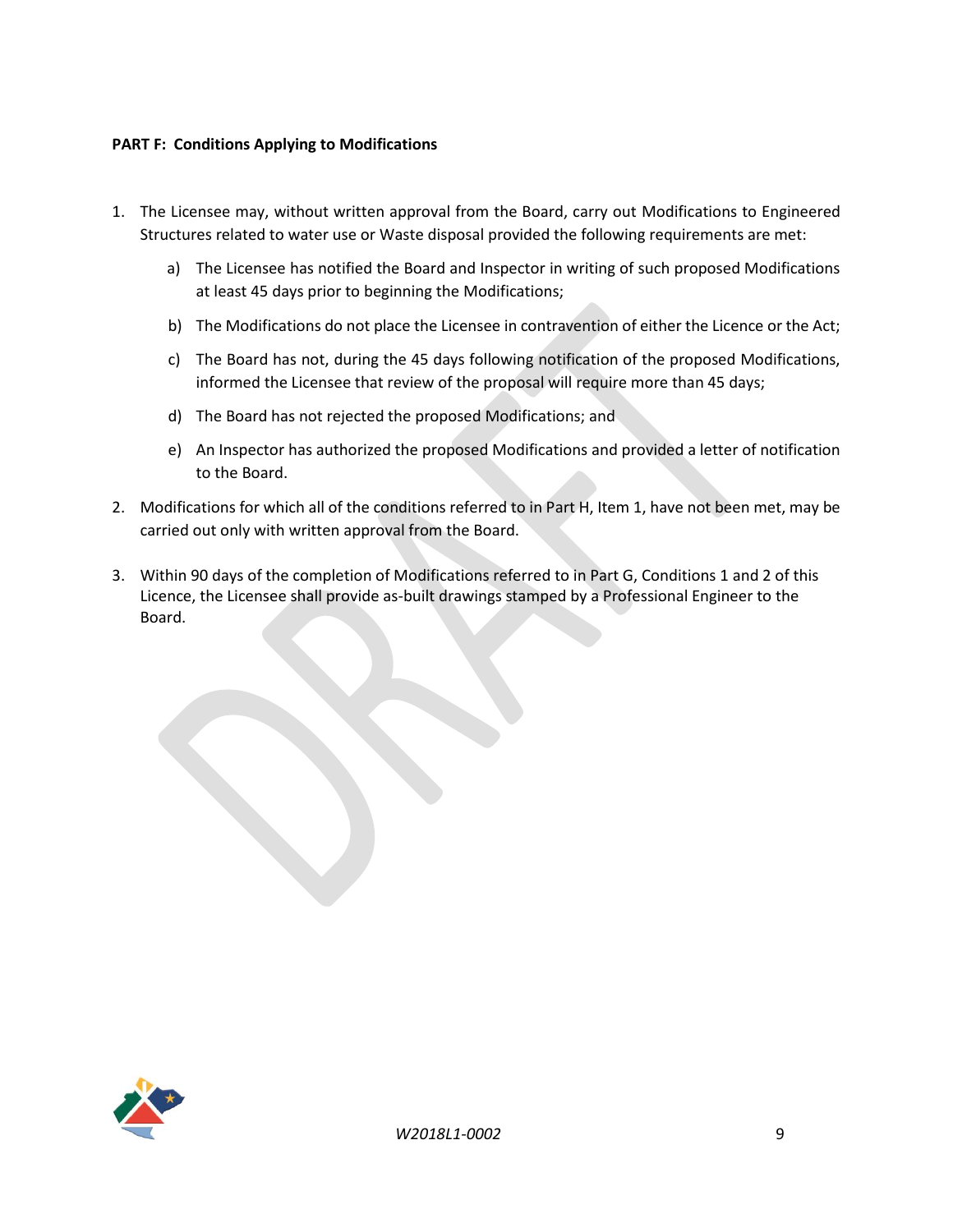# **Part G: Conditions Applying to Waste Disposal**

- 1. The Licensee shall dispose of all Sewage and grey water as described in the approved Waste Management Plan.
- 2. The Licensee shall, not less than sixty (60) days prior to any use of water or deposit of Waste for mining undertakings, submit to the Board for approval a water balance for any basins or drainage water bodies which will or could receive Waste discharges.
- 3. Effluence Quality Criteria (EQC)
	- a) All water or Wastes from the Project that enters the Receiving Environment shall meet the following effluent quality requirements:

**College** 

| <b>PARAMETER</b>              | <b>MAXIMUM AVERAGE</b><br><b>CONCENTRATION</b> | <b>MAXIMUM CONCENTRATION</b><br>OF ANY GRAB SAMPLE |
|-------------------------------|------------------------------------------------|----------------------------------------------------|
| Total Ammonia                 | $12.0$ mg/L                                    |                                                    |
| <b>Total Arsenic</b>          | $0.5$ mg/L                                     | $1.0$ mg/L                                         |
| <b>Total Cadmium</b>          | $0.005$ mg/L                                   | $0.01$ mg/L                                        |
| <b>Total Copper</b>           | $0.3$ mg/L                                     | $0.6$ mg/L                                         |
| <b>Total Lead</b>             | $0.2$ mg/L                                     | $0.4$ mg/L                                         |
| <b>Total Nickel</b>           | $0.5$ mg/L                                     | $1.0$ mg/L                                         |
| <b>Total Zinc</b>             | $0.5$ mg/L                                     | $1.0$ mg/L                                         |
| <b>Total Suspended Solids</b> | $15.0$ mg/L                                    | 30.0 mg/L                                          |
| Oil and Grease                | 5.0 $mg/L$                                     | $10.0$ mg/L                                        |

b) Any water or Waste from the Project that enters the Receiving Environment shall have a pH between 6.0 and 9.5, and no visible sheen of oil and grease.

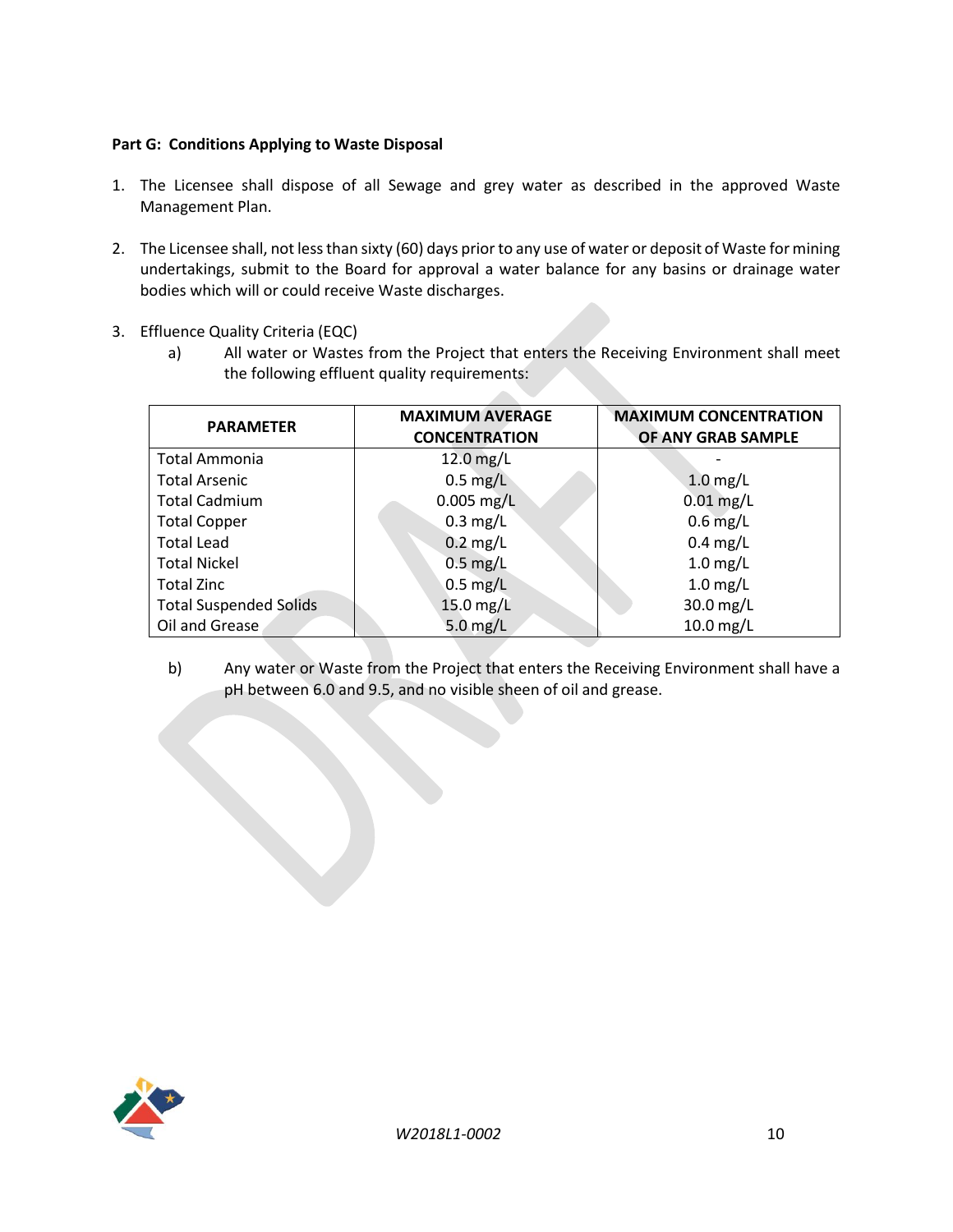# **PART H: Conditions Applying to Contingency Planning**

- 1. The Licensee shall review and update the Board-approved Spill Contingency Plan as necessary to reflect changes in operation and technology, as well as 60 days prior to the Construction. Any proposed updates shall be in accordance with Indian and Northern Affair Canada's *Guidelines for Spill Contingency Planning*, 2007, or subsequent editions, and shall be submitted to the Board for approval.
- 2. If, during the period of this Licence, an Unauthorized Discharge occurs or is foreseeable, the Licensee shall:
	- a) implement the Spill Contingency Plan;
	- b) report the incident immediately via the 24 Hour Spill Reporting Line (867) 920-8130 in accordance with the instructions contained in the Spill Report Form NWT 1752/0593 or subsequent editions; and
	- c) submit a detailed report to the Board and an Inspector not later than thirty (30) days after initially reporting the event.
- 3. All Unauthorized Discharges of water or Waste shall be reclaimed to the satisfaction of an Inspector.

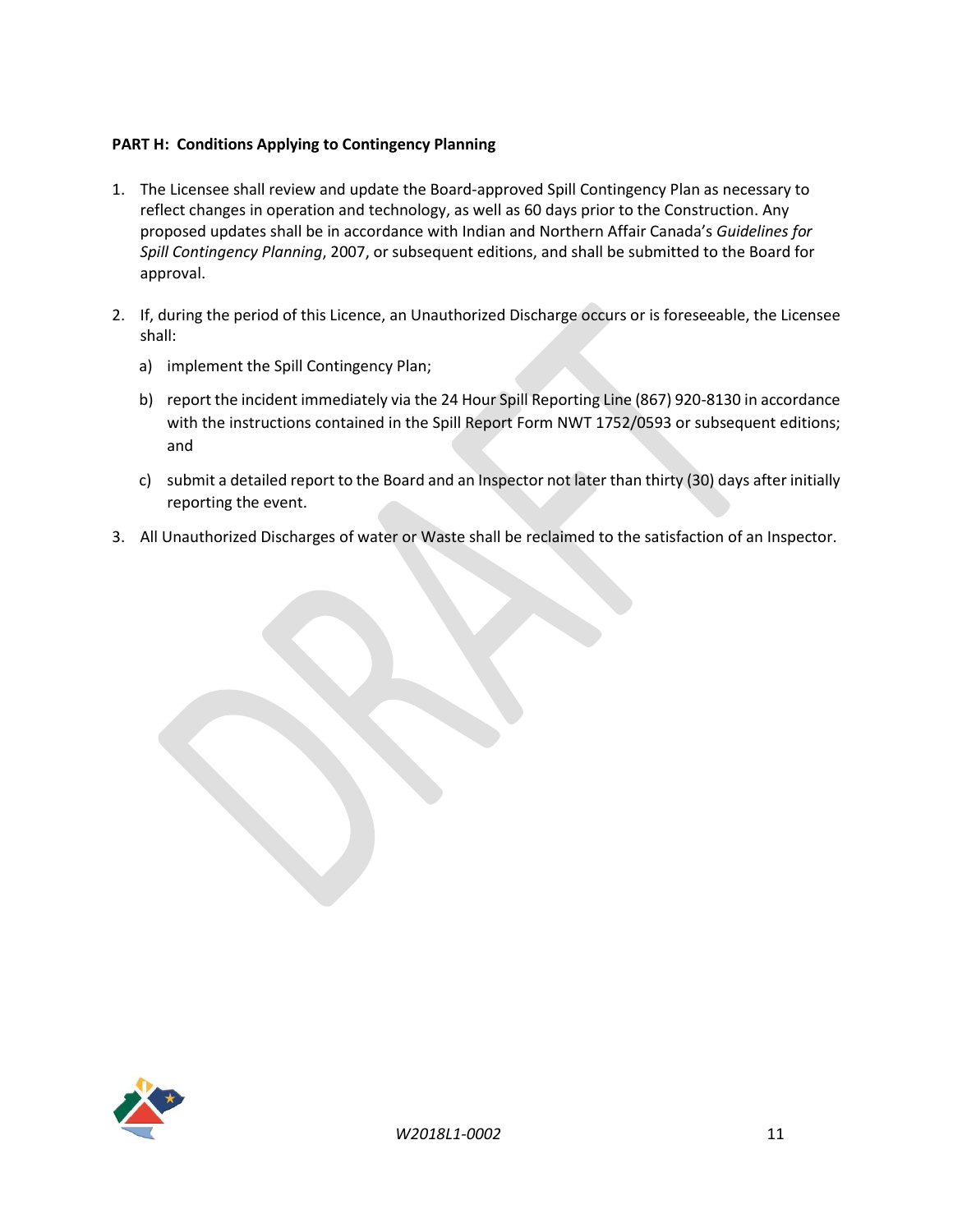### **PART I: Conditions Applying to Closure and Reclamation**

- 1. The Licensee shall submit a **Closure and Reclamation Plan** for the Project and revise the Closure and Reclamation Plan as directed by the Board and submit the revised Plan to the Board for approval. The Plan shall be in accordance with the Mackenzie Valley Land and Water Board and Aboriginal Affairs and Northern Development Canada's *Guidelines for the Closure and Reclamation of Advanced Mineral Exploration and Mine Sites in the Northwest Territories.*
- 2. The Licensee shall operate in accordance with the Closure and Reclamation Plan approved by the Board and shall endeavor to carry out progressive Reclamation of areas as soon as is reasonably practicable.

|                | Wek'èezhìi Land and Water Board |  |
|----------------|---------------------------------|--|
|                |                                 |  |
|                |                                 |  |
|                |                                 |  |
|                |                                 |  |
|                |                                 |  |
| <b>Witness</b> | Chair                           |  |
|                |                                 |  |
|                |                                 |  |
|                |                                 |  |
|                |                                 |  |
|                |                                 |  |
|                |                                 |  |
|                |                                 |  |

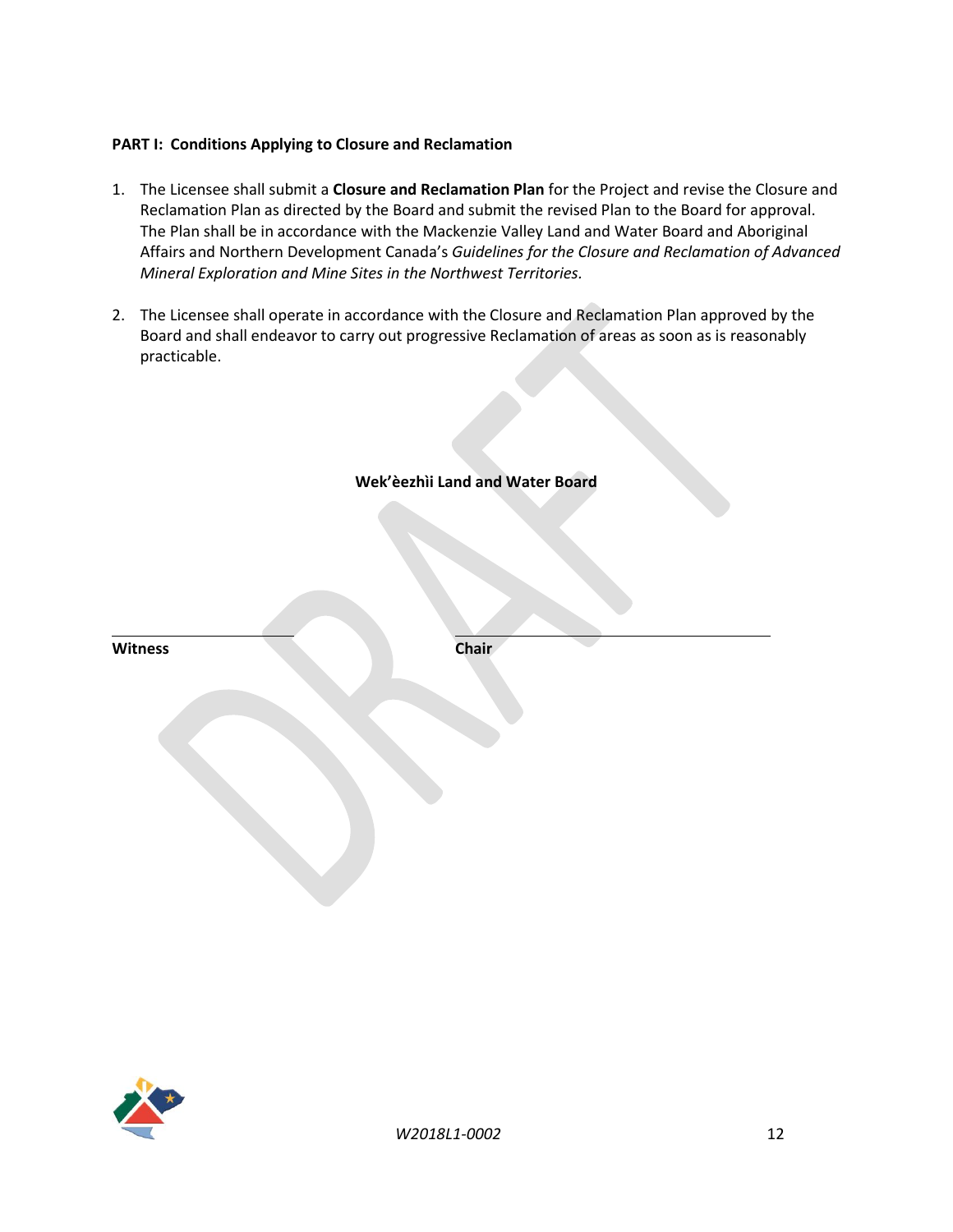# **Annex A Schedule 1 Part B: General Conditions**

1. The **Annual Report** referred to in Part B, Condition 5 shall include, but not be limited to, the following information:

### Measuring and Reporting on Water and Waste:

- a) the monthly and annual quantities in cubic metres of water obtained from each source for drilling and for camp use;
- b) the monthly and annual quantities in cubic metres of each type of Discharge of Water or Waste and the location to which each Waste was discharged;
- c) the location of sumps and a description of any materials deposited within them;

#### Management Plans and Activities:

- d) a summary of any revisions to the approved:
	- a. Construction Plan referred to in Part E, Condition 2;
	- b. Waste Management Plan referred to in Part G, Condition 1;
	- c. Spill Contingency Plan referred to in Part H, Condition 1;
- e) a summary of exploration and development activities as they relate to water use and Waste disposal;
- f) a summary of Modifications in accordance with Part F of this Licence and/or major maintenance work carried out on any water or Waste management facilities;
- g) a summary of Construction activities completed and planned activities for the upcoming year;
- h) a summary of any studies requested by the Board that relate to Waste management, water use, or Closure and Reclamation and a brief description of any future studies planned by the Licensee;

#### Spills and Unauthorized Discharges:

- i) a list and description, including volumes, of all Unauthorized Discharges and summaries of followup action taken;
- j) an outline of any spill training and communications exercises carried out;

# Closure and Reclamation:

- k) a summary of any revisions to the approved Closure and Reclamation Plan;
- l) a summary of any Closure and Reclamation work undertaken during the year and an outline of any work anticipated for the next year;



*W2018L1-0002* 13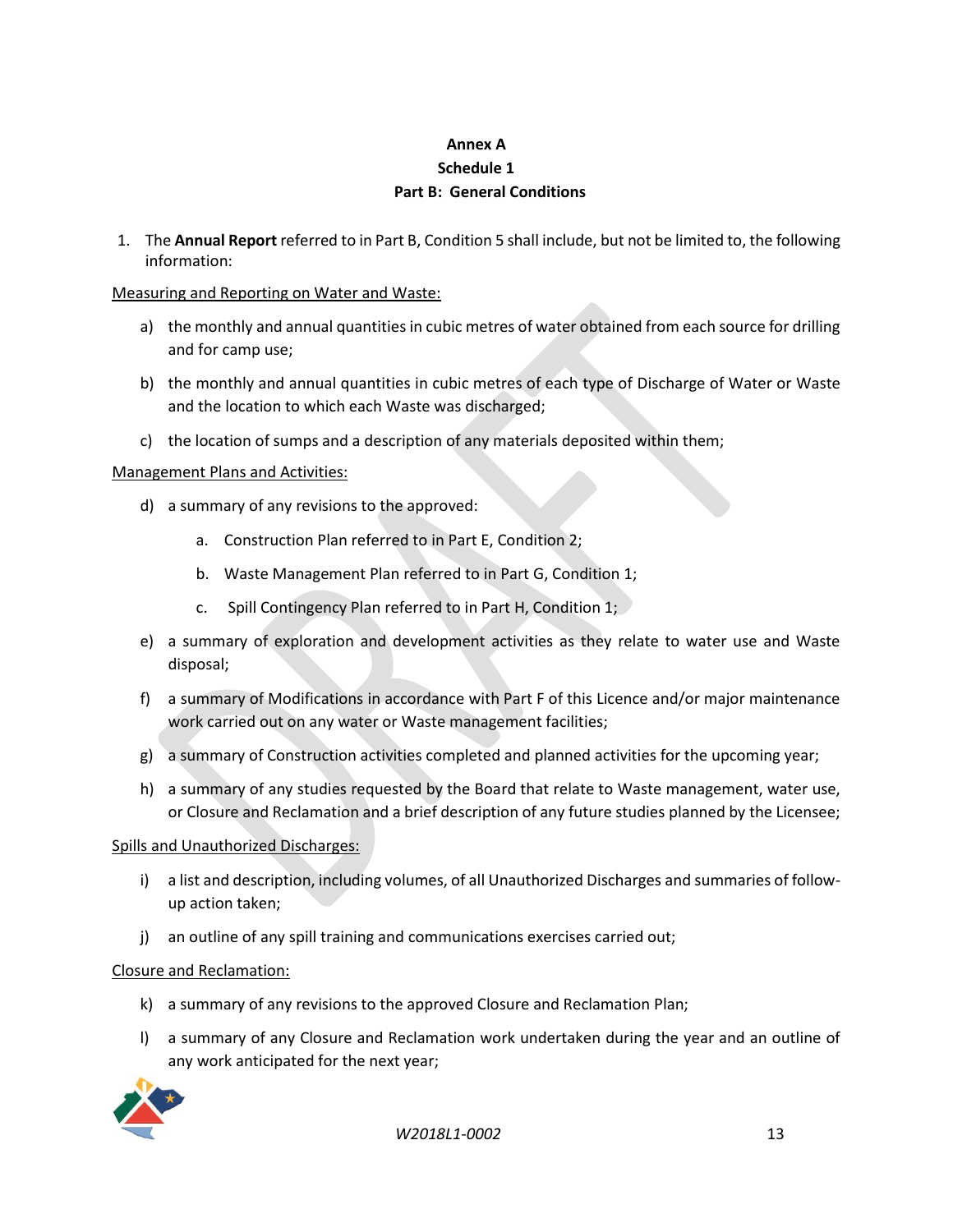# Other Reporting Requirements:

m) any other details on water use or Waste disposal requested by the Board by November  $1<sup>st</sup>$  of the year bring reported;

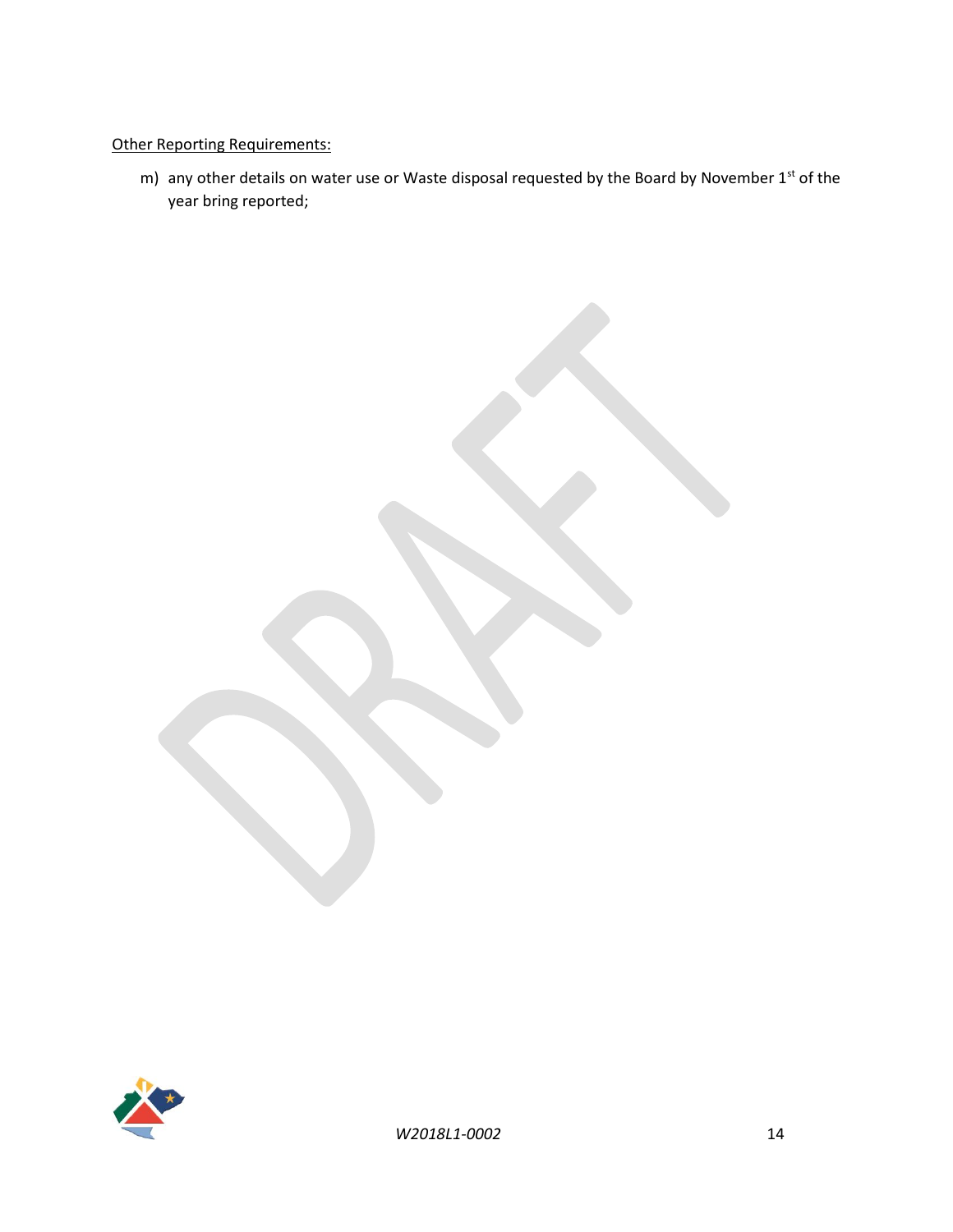# **Schedule 2 Part C: Conditions Applying to Security Deposits**

1. Prior to the use of water for mineral exploration undertakings or the disposal of Waste, the Licensee shall have posted and shall maintain a security deposit in the amount of \$\_\_\_\_ pursuant to Section 71(1) of the Act and Part C of this Licence.

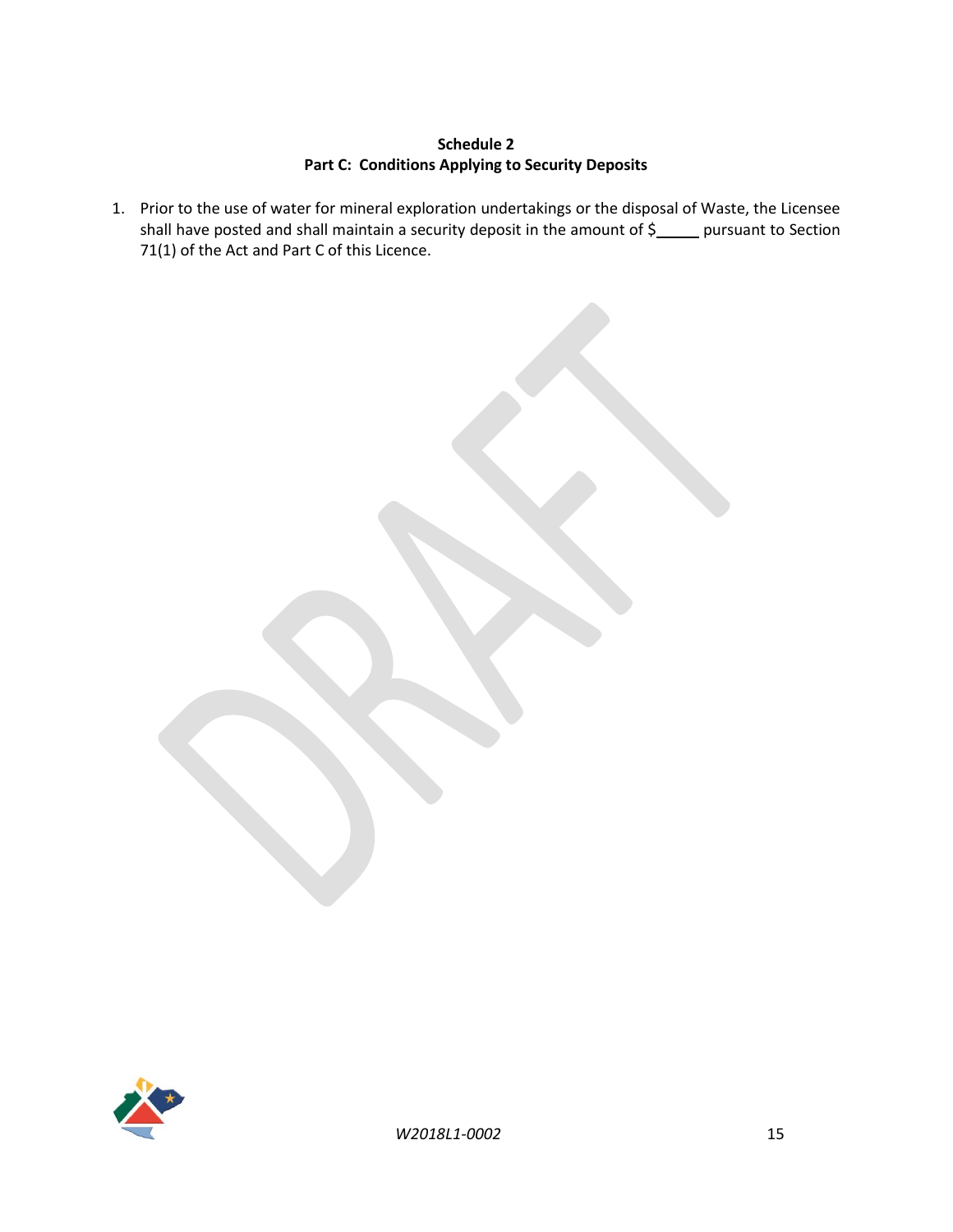# **Schedule 3 Part D: Conditions Applying to Water Use**

- 1. The Licensee shall adhere to the best practices outlined in both the Department of Fisheries and Oceans' *Freshwater Intake End-of-Pipe Fish Screen Guidelines*, 1995, or subsequent editions, and *Fish Screen Design Criteria for Flood and Water Truck Pumps,* 2011, or subsequent editions.
- 2. The Licensee shall adhere to the best practices outlined in the Department of Fisheries and Oceans' *Protocol for Winter Water-Withdrawal from Ice-Covered Waterbodies in the NWT and NU.*